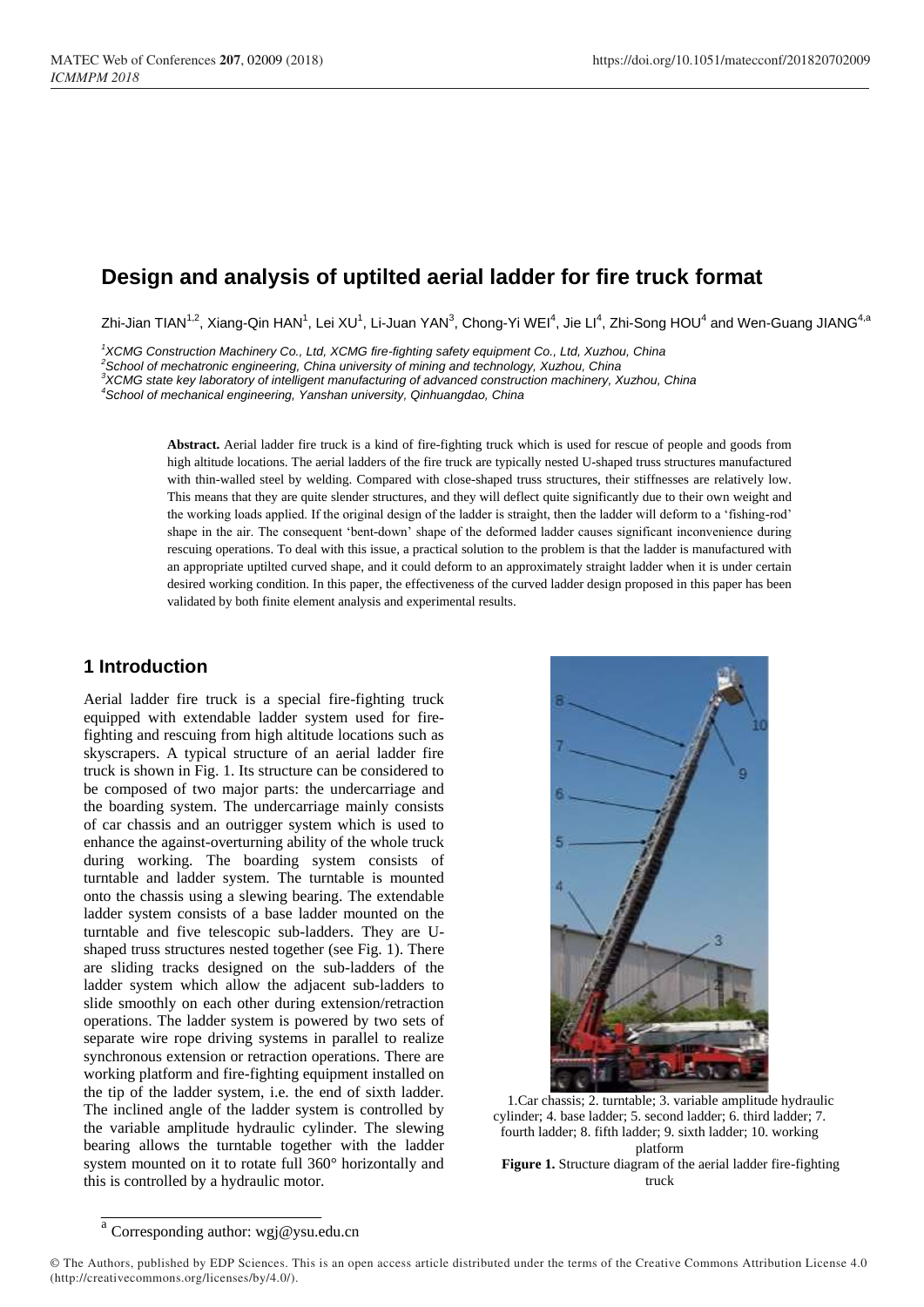In order to realize lightweight, the ladder system usually adopt the design of using U-shaped welded thinwalled truss structure [1]. When the ladder system is fully extended it is quite slender just like a 'fishing-rod'. From the point of view of both smooth operation of the machine and achieving clear vision for the operators, it is highly desirable that the fully extended ladder could stay in a straight-line configuration during working. A practical engineering solution to this problem is that the ladder system is designed with an uptilted curved original shape, the magnitude of the uptilt could just compensate the deflection caused by its self-weight and working loads, and as a consequence the ladder will show the desired straight configuration when loaded. To consider the importance of the smoothness of the extendingretracting operation process of the ladder system and easy-to-fabricate, the pre-bending ladder is preferably designed to have a single curvature circular arc shape. The aim of this paper is to develop numerical model to help decide the optimal radius for the pre-bending arc of the ladder system for a newly designed fire truck.

#### **2 Finite Element Model**

Due to the structural complexity of the aerial ladder, analytical solution to this mechanical system is very difficult to develop. In order to accurately predict the deformed shape of the complex aerial ladder system, finite element analysis has been employed [2]. To reduce the complexity of the establishment of the finite element mesh of the aerial ladder system with pre-bending curvature, we first build a finite element mesh of the straight ladder system, and then we use coordinate transformation to transform the finite element mesh of the straight ladder to the finite element mesh of the ladder system with a predefined pre-bending curvature. The transformation relation between the straight ladder and the pre-bending ladder is given by the following nodal coordinate transformation equations:

$$
x_1 = (R - y_0) \sin(x_0/R) \tag{1}
$$

$$
y_1 = R - (R - y_0) \cos(x_0/R)
$$
 (2)

$$
z_1 = z_0 \tag{3}
$$

where R is the predefined radius for the uptitled prebending arc shape of the ladder system,  $(X_0, Y_0, Z_0)$  are the nodal coordinates of the straight ladder,  $(X_1, Y_1, Z_1)$ are the nodal coordinates of the pre-bending ladder.



**Figure 2.** Finite element mesh of the straight aerial ladder.

Fig. 2 shows the finite element mesh of the straight ladder established. 8-noded solid brick elements have been used for the structural discretization. The total number of elements is 1029043 and the total number of nodes is 1718823. Contact elements have been used to simulate the contact relationships between the neighbouring contacting sub-ladders. 2-noded link elements have used to simulate the rope systems driving the extension/extraction of the ladder systems. Fig. 3 illustrates the building process of the finite element mesh of the ladders with pre-bending from the already built finite element mesh of the straight ladder (see Fig. 2) using the transformation relationships of Eq. 1, Eq. 2, Eq. 3.



**Figure 3.** Illustration of the establishment process of the finite element mesh of the pre-bending ladder using coordinate transformation technique, (a) finite element mesh of an initially straight ladder, and (b) finite element mesh of the pre-bending ladder.

#### **3 Determination of the Optimal Prebending Radius and Experimental Verification**

The false position searching method [3] has been employed to find the optimal pre-bending radius of the ladder. It is an iterative numerical process. In each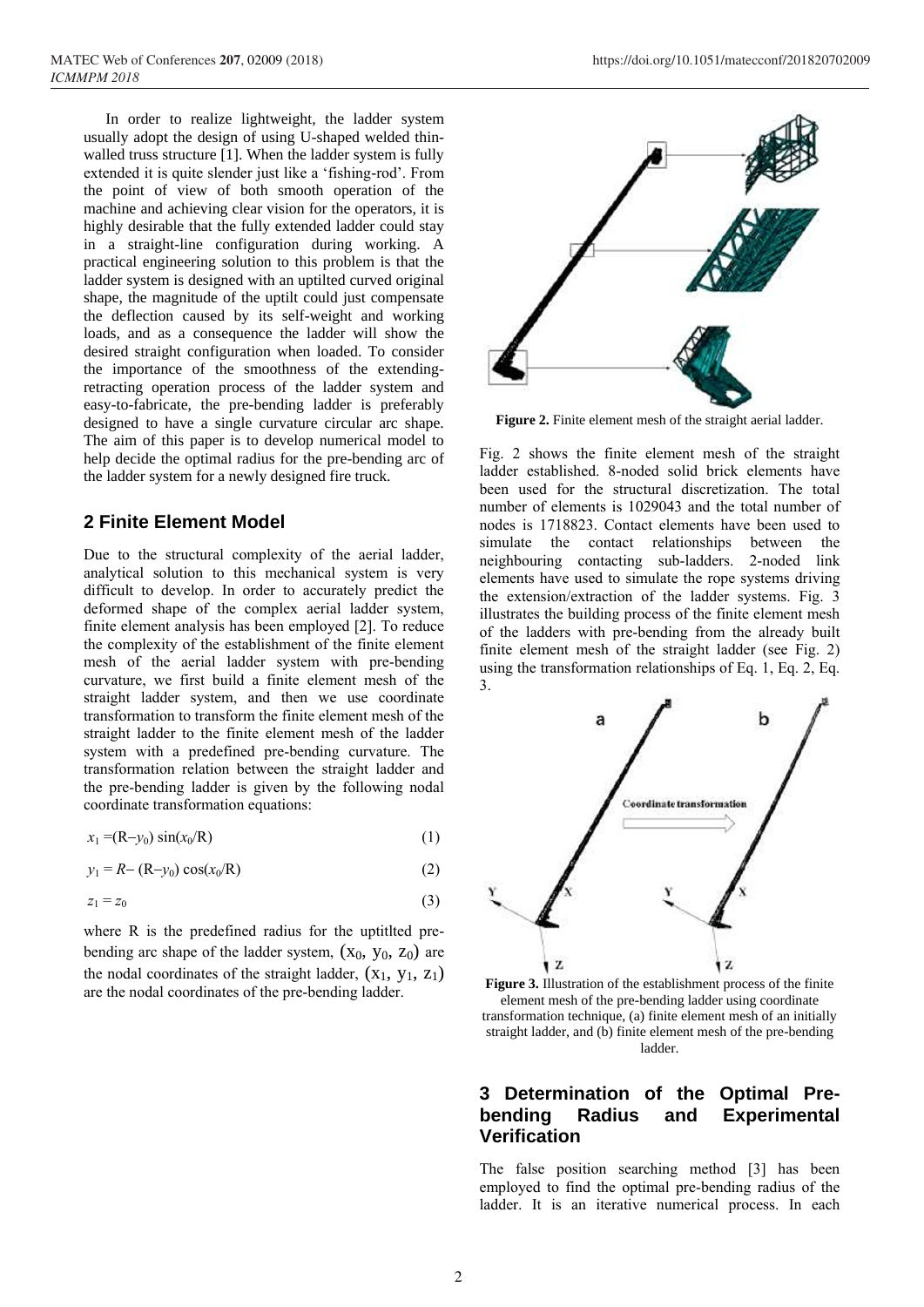iterative step, finite element analysis has to be reperformed again, and from the nodal degree- of-freedom analysis result to obtain the extent of deviation from the ideal straight deformed shape. The iterative process continues until the deviation becomes negligibly small, i.e. the deviation of the inclined tip angle of the ladder is less than 0.1°. Due to the nature of large deformation of the structure, geometric nonlinear effect has been considered in the finite element analyses. Fig. 4 shows the deformed shape of the fully extended ladder superimposed with the undeformed configuration from the finite element analysis results from the ladder with the optimal radius. It can be seen from this figure that the pre-bending structure (shown as the configuration free from load in the figure) is obviously a curved shape, and it becomes a straight ladder (shown as the configuration after loading in the figure).



**Figure 4.** Deformed shape of the fully extended ladder superimposed with undeformed configuration

A real ladder using the predicted optimal radius obtained from this research has been manufactured, and a verification experimental test has been conducted on it. A specialized instrument called Focus X330 3D laser scanner (shown in Fig. 5) has been used to measure the deformed shape of the circular arc shaped aerial ladder with the predicted optimal bending radius. The measuring range of the laser scanner is 0.6m-330m and the measuring accuracy is  $\pm 1$ mm, which is very accurate. The measurement process scanned and recorded spatial positions of all sample points which densely arranged along the whole length of the ladder system. Figure the location distribution of the sample points recorded which could represent the spatial shape of the extended aerial ladder under working load. In this figure, a reference straight line is also plotted as a baseline to show the effect of the uptilted arc shape design of the ladder system. The deformed shape of the ladder system can be seen to be very closely overlapped with the reference baseline, which indicates that Fig. 6 shows the prebending design is perfectly validated.

## **4 Conclusion**

Finite element model for a pre-bending aerial ladder system for a newly designed fire truck has been developed. A numerical search process has been implemented to find the optimal radius of the pre-bending arc shape of the ladder system using the finite element model developed. The predicted optimum curved shaped aerial ladder has been manufactured. Verification experiment has been carried out on it. The optimal radius predicted in this paper has been validated by the experimental results.

### **5 Acknowledgement**

The authors would like to acknowledge the financial support from National Key R&D Program in China, Project title: Key Technology Research and Application Demonstration for High Mobility and Multi-Function Emergency Rescue Vehicle (funding number: 2016YFC0802900)



**Figure 5.** Photo showing a 3D laser scanner which is used to measure the deformed shape of the aerial ladder